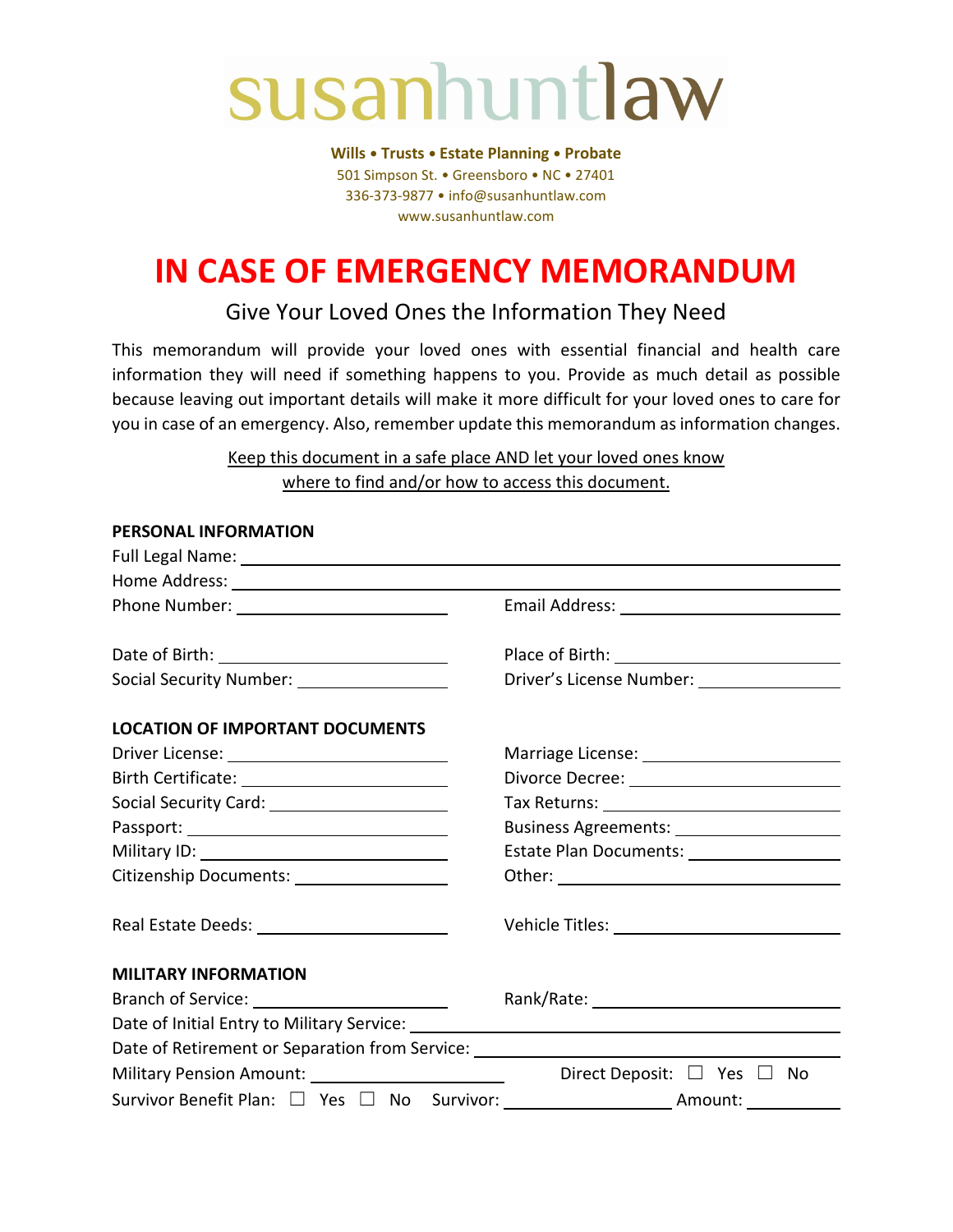## **MEDICAL INFORMATION**

|                                                                                                               | Medicare Number: ___________________________________Location of Medicare Card: _____________________ |  |
|---------------------------------------------------------------------------------------------------------------|------------------------------------------------------------------------------------------------------|--|
|                                                                                                               |                                                                                                      |  |
|                                                                                                               |                                                                                                      |  |
|                                                                                                               |                                                                                                      |  |
|                                                                                                               |                                                                                                      |  |
|                                                                                                               |                                                                                                      |  |
|                                                                                                               |                                                                                                      |  |
| Preferred Hospital: Note and the set of the set of the set of the set of the set of the set of the set of the |                                                                                                      |  |
|                                                                                                               |                                                                                                      |  |
| <b>MEDICAL HISTORY</b>                                                                                        |                                                                                                      |  |
|                                                                                                               | Weight: Weight:<br>Blood Type: _________                                                             |  |
|                                                                                                               |                                                                                                      |  |
| Allergies and/or Medical Conditions:                                                                          |                                                                                                      |  |
|                                                                                                               |                                                                                                      |  |
|                                                                                                               |                                                                                                      |  |
|                                                                                                               |                                                                                                      |  |
| Medications (Name, Dosage, Prescribing Doctor):                                                               |                                                                                                      |  |
|                                                                                                               |                                                                                                      |  |
|                                                                                                               |                                                                                                      |  |
|                                                                                                               |                                                                                                      |  |
| Surgeries, Hospitalizations, Major Illnesses (Type and Date):                                                 |                                                                                                      |  |
|                                                                                                               |                                                                                                      |  |
|                                                                                                               |                                                                                                      |  |
|                                                                                                               |                                                                                                      |  |
| Family Medical History (Immediate Relatives):                                                                 |                                                                                                      |  |
|                                                                                                               |                                                                                                      |  |
|                                                                                                               |                                                                                                      |  |
|                                                                                                               |                                                                                                      |  |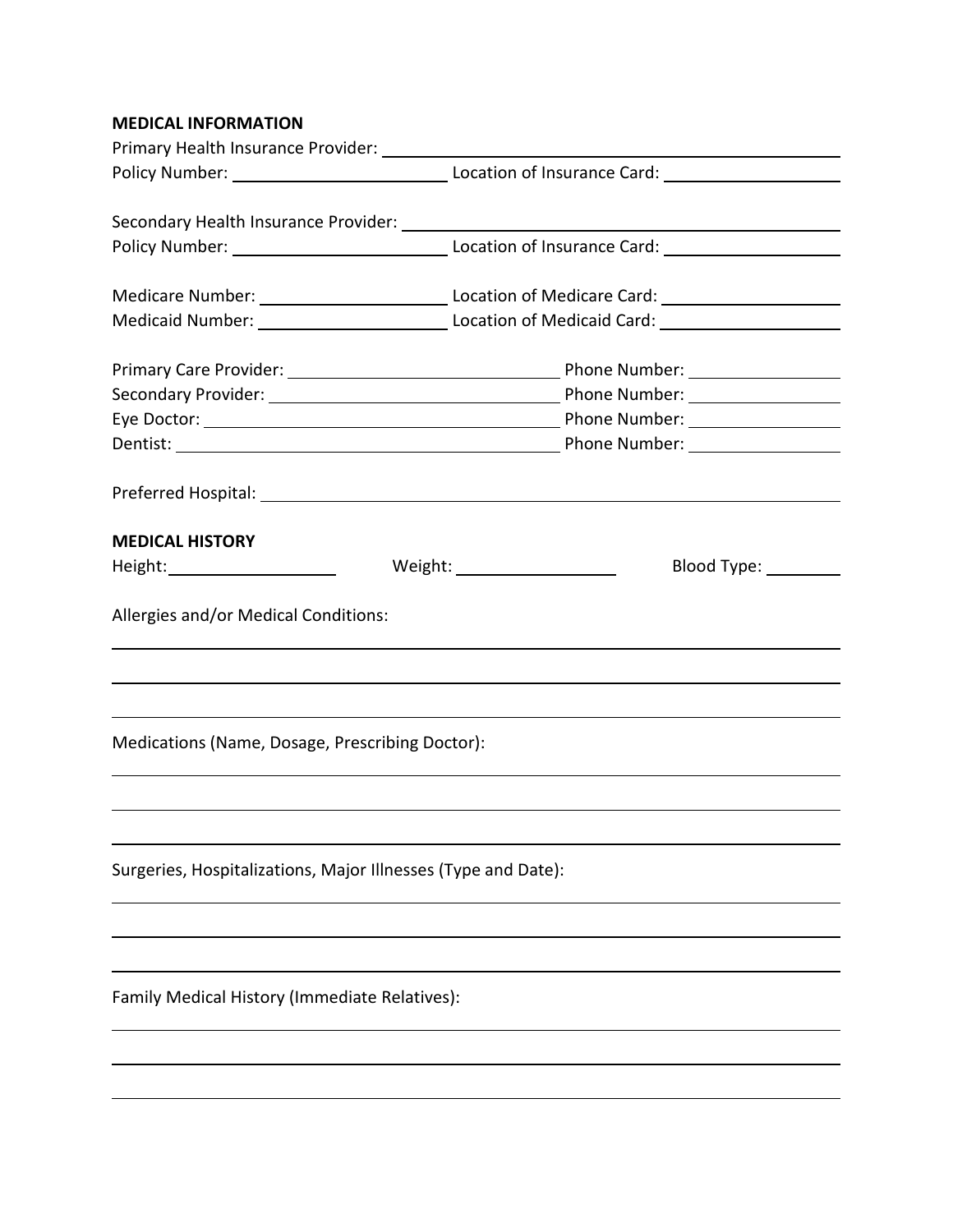# **PETS**

|                                                   | Pet Insurance: $\Box$ Yes $\Box$ No Insurance Company: ______________________________ |  |  |
|---------------------------------------------------|---------------------------------------------------------------------------------------|--|--|
|                                                   |                                                                                       |  |  |
| <b>INCOME &amp; FINANCES</b>                      |                                                                                       |  |  |
|                                                   | Direct Deposit: $\Box$ Yes $\Box$<br>No.                                              |  |  |
|                                                   | Direct Deposit: $\Box$ Yes $\Box$<br>No                                               |  |  |
|                                                   | Direct Deposit: $\Box$ Yes $\Box$<br>No                                               |  |  |
|                                                   | Direct Deposit: $\Box$ Yes $\Box$<br>No                                               |  |  |
|                                                   | Direct Deposit: $\Box$ Yes $\Box$<br>No                                               |  |  |
|                                                   | Direct Deposit: $\Box$ Yes $\Box$<br>No                                               |  |  |
|                                                   | Direct Deposit: $\square$ Yes $\square$<br>No                                         |  |  |
|                                                   | Direct Deposit: $\Box$ Yes $\Box$<br>No                                               |  |  |
|                                                   | Direct Deposit: $\Box$ Yes $\Box$<br>No                                               |  |  |
|                                                   | Direct Deposit: $\Box$ Yes $\Box$<br>No                                               |  |  |
|                                                   | Direct Deposit: $\Box$ Yes $\Box$<br>No                                               |  |  |
|                                                   | Account Number: _________________                                                     |  |  |
|                                                   |                                                                                       |  |  |
| Retirement Account Provider: __________________   | Account Number: _________________                                                     |  |  |
|                                                   |                                                                                       |  |  |
| Brokerage Account Provider: _____________________ |                                                                                       |  |  |
|                                                   |                                                                                       |  |  |
| Annuity Issuer: National Annuity Issuer:          | Account Number: _________________                                                     |  |  |
|                                                   | Password: __________________________                                                  |  |  |
|                                                   |                                                                                       |  |  |
|                                                   | Password: _________________________                                                   |  |  |
|                                                   | Account Number: ________________                                                      |  |  |
|                                                   | Password: __________________________                                                  |  |  |
|                                                   | Account Number: _________________                                                     |  |  |
|                                                   | Password: ___________________________                                                 |  |  |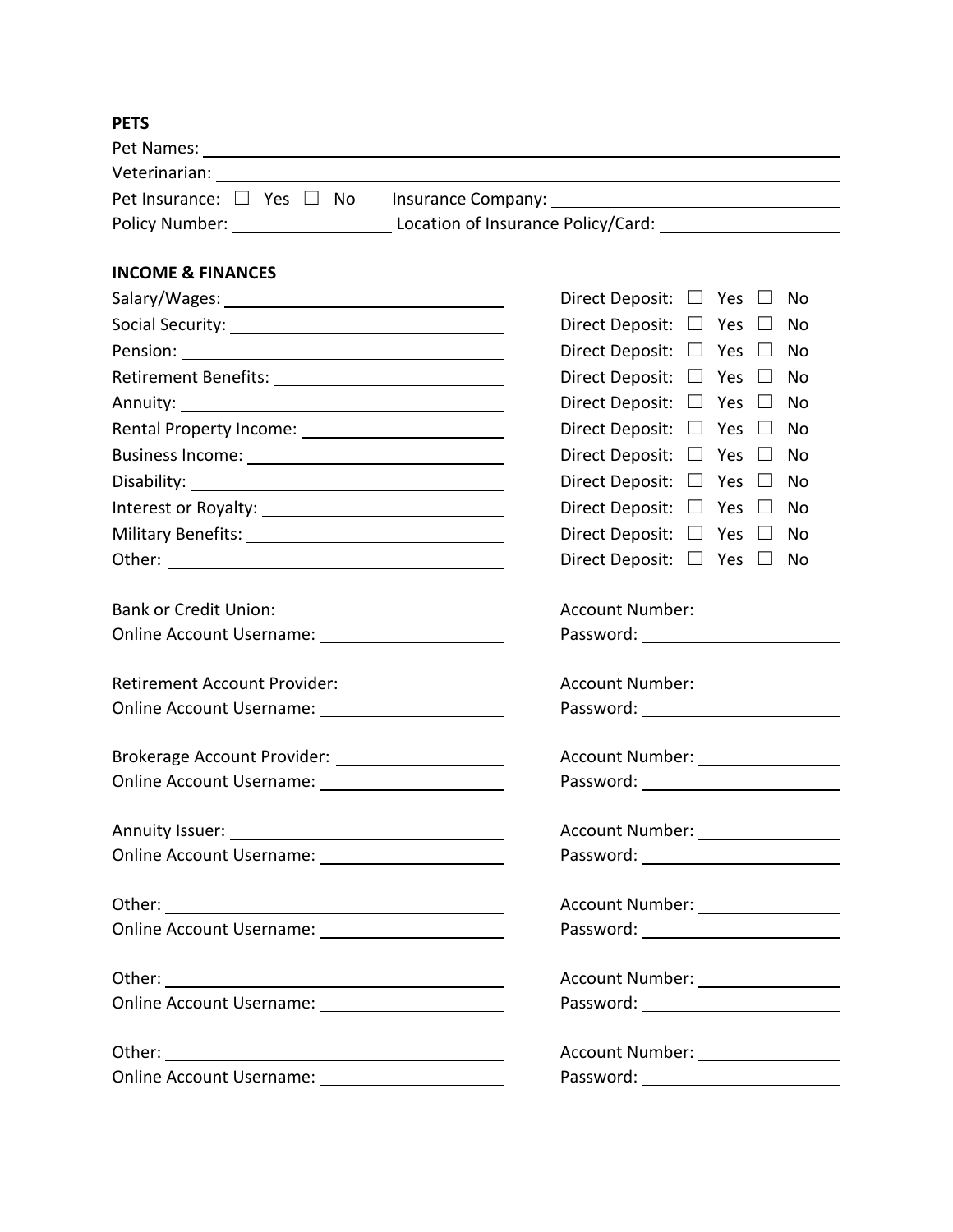# **BILLS**

| Mortgage/Rent Estimated Amount: Lender/Landlord: Lender/Landlord:                                   |                                                                                                           |
|-----------------------------------------------------------------------------------------------------|-----------------------------------------------------------------------------------------------------------|
|                                                                                                     |                                                                                                           |
|                                                                                                     |                                                                                                           |
|                                                                                                     |                                                                                                           |
|                                                                                                     |                                                                                                           |
|                                                                                                     |                                                                                                           |
|                                                                                                     |                                                                                                           |
|                                                                                                     |                                                                                                           |
|                                                                                                     |                                                                                                           |
|                                                                                                     | Landline Phone Amount: Service Provider: Canadine Phone Amount:                                           |
|                                                                                                     |                                                                                                           |
|                                                                                                     |                                                                                                           |
|                                                                                                     |                                                                                                           |
|                                                                                                     |                                                                                                           |
|                                                                                                     |                                                                                                           |
|                                                                                                     |                                                                                                           |
|                                                                                                     |                                                                                                           |
|                                                                                                     |                                                                                                           |
| Cable/Satellite TV Amount: ________________________________Service Provider: ______________________ |                                                                                                           |
|                                                                                                     |                                                                                                           |
|                                                                                                     |                                                                                                           |
|                                                                                                     | ___________________________Amount: ______________________Service Provider: _________________________      |
|                                                                                                     |                                                                                                           |
|                                                                                                     |                                                                                                           |
|                                                                                                     | ____________________________Amount: _______________________Service Provider: ____________________________ |
|                                                                                                     |                                                                                                           |
|                                                                                                     |                                                                                                           |
|                                                                                                     | ____________________________Amount: _______________________Service Provider: ____________________________ |
|                                                                                                     |                                                                                                           |
|                                                                                                     |                                                                                                           |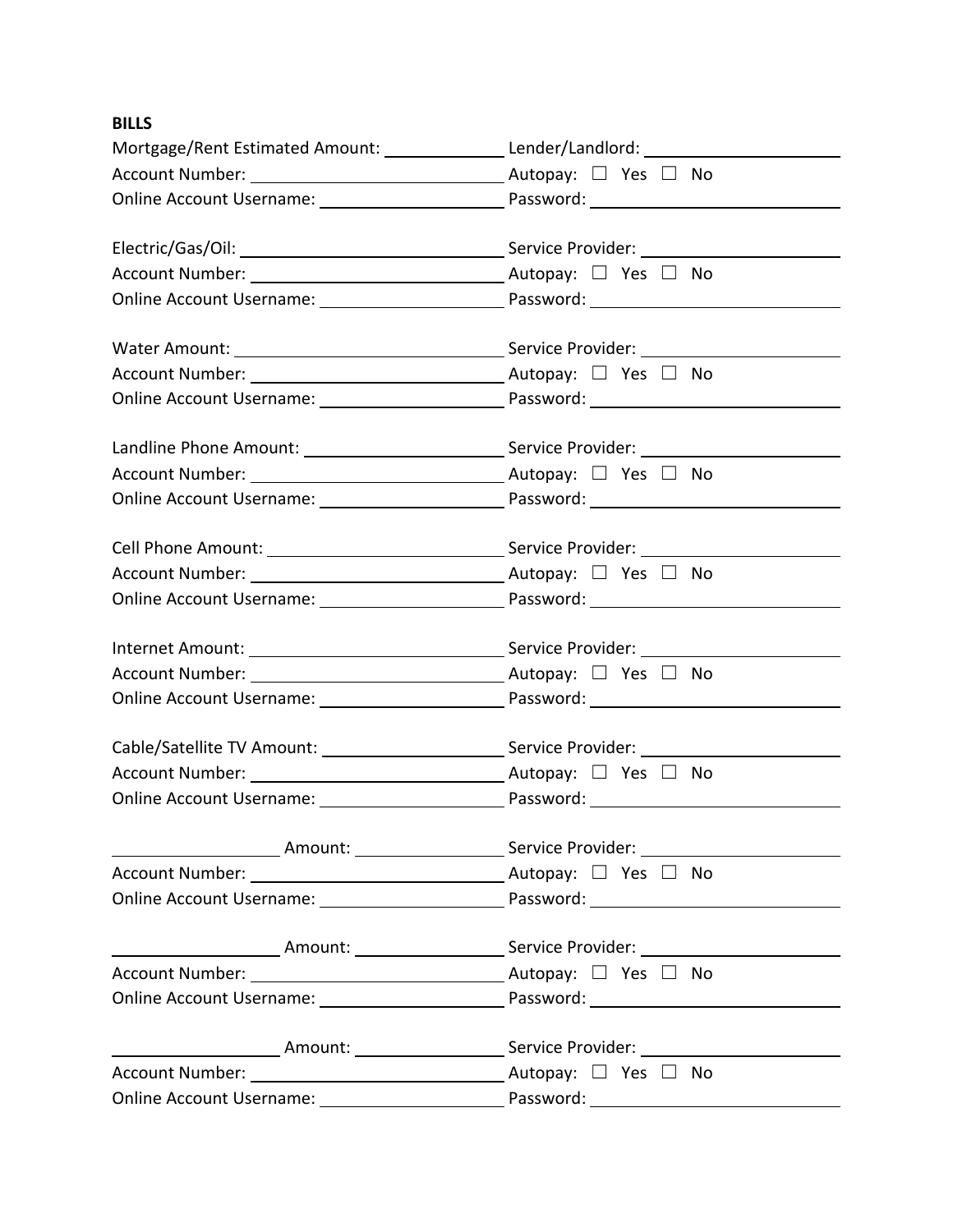# **INSURANCE**

| Premium Amount and Frequency (monthly/annually): _______________________________ |  |
|----------------------------------------------------------------------------------|--|
|                                                                                  |  |
|                                                                                  |  |
|                                                                                  |  |
|                                                                                  |  |
| Premium Amount and Frequency (monthly/annually): _______________________________ |  |
|                                                                                  |  |
|                                                                                  |  |
|                                                                                  |  |
|                                                                                  |  |
| Premium Amount and Frequency (monthly/annually): _______________________________ |  |
|                                                                                  |  |
|                                                                                  |  |
|                                                                                  |  |
|                                                                                  |  |
| Premium Amount and Frequency (monthly/annually): _______________________________ |  |
|                                                                                  |  |
|                                                                                  |  |
|                                                                                  |  |
|                                                                                  |  |
| Premium Amount and Frequency (monthly/annually): _______________________________ |  |
|                                                                                  |  |
|                                                                                  |  |
|                                                                                  |  |
| Premium Amount and Frequency (monthly/annually): _______________________________ |  |
|                                                                                  |  |
|                                                                                  |  |
|                                                                                  |  |
|                                                                                  |  |
| Premium Amount and Frequency (monthly/annually): _______________________________ |  |
|                                                                                  |  |
|                                                                                  |  |
|                                                                                  |  |
|                                                                                  |  |
| Premium Amount and Frequency (monthly/annually): _______________________________ |  |
|                                                                                  |  |
|                                                                                  |  |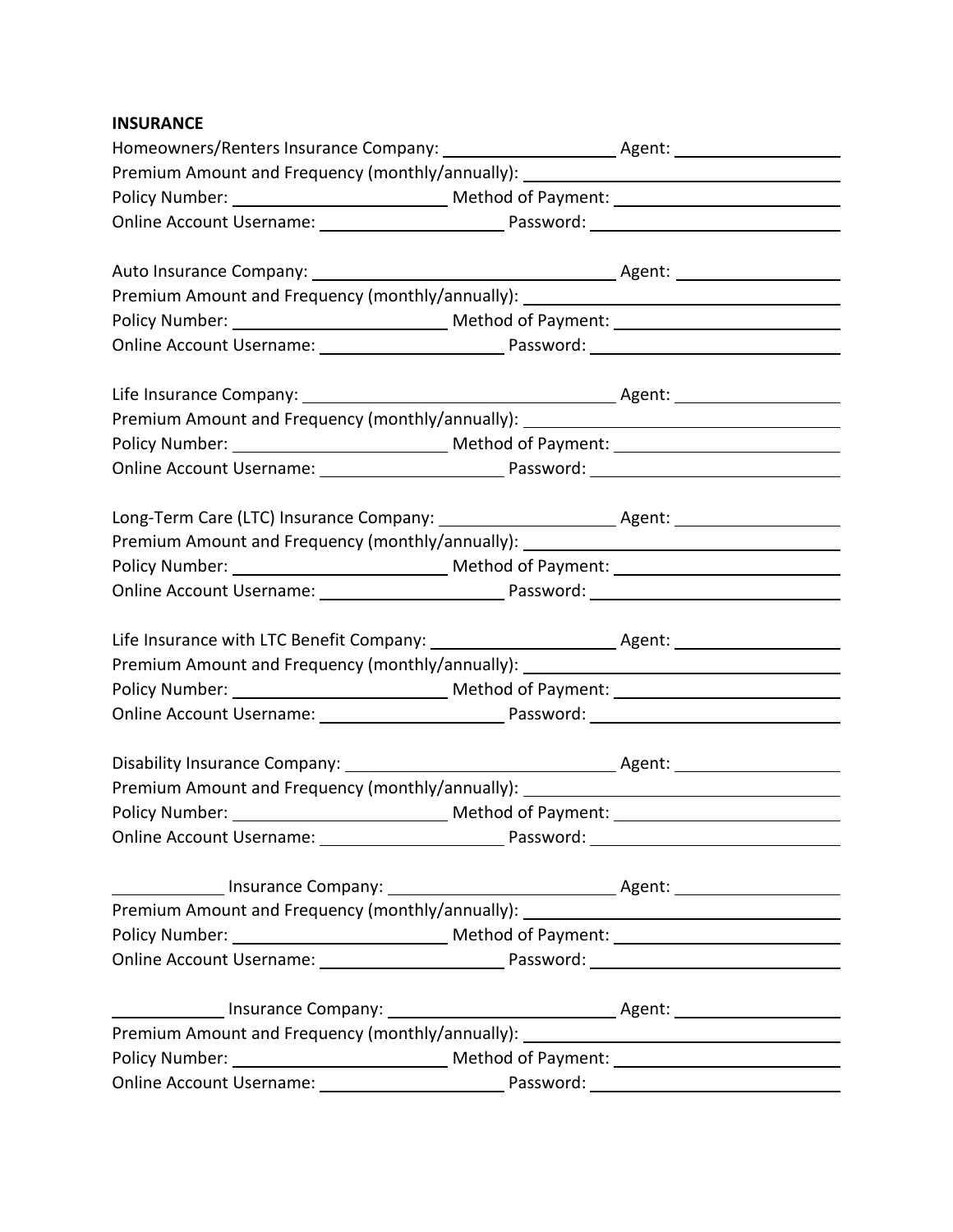# **DEBT & CREDIT CARDS**

| Monthly Payment: $\_\_\_\_\_\_\_$ Autopay: $\_\_\$ Yes $\_\_\_\$ No              |  |  |  |  |  |
|----------------------------------------------------------------------------------|--|--|--|--|--|
|                                                                                  |  |  |  |  |  |
|                                                                                  |  |  |  |  |  |
| Monthly Payment: $\_\_\_\_\_\_\_\_\_$ Autopay: $\_\_\_\$ Yes $\_\_\_\$ No        |  |  |  |  |  |
|                                                                                  |  |  |  |  |  |
| Personal Loan Number: _________________________________Lender: _________________ |  |  |  |  |  |
| Monthly Payment: $\_\_\_\_\_\_\_$ Monthly Payment:                               |  |  |  |  |  |
|                                                                                  |  |  |  |  |  |
| Student Loan Number: _________________________________Lender: __________________ |  |  |  |  |  |
| Monthly Payment: $\_\_\_\_\_\_\_\_$ Autopay: $\_\_\$ Yes $\_\_\_\$ No            |  |  |  |  |  |
|                                                                                  |  |  |  |  |  |
|                                                                                  |  |  |  |  |  |
| Monthly Payment: $\_\_\_\_\_\_\_\_$ Autopay: $\_\_\_\$ Yes $\_\_\_\$ No          |  |  |  |  |  |
|                                                                                  |  |  |  |  |  |
|                                                                                  |  |  |  |  |  |
|                                                                                  |  |  |  |  |  |
|                                                                                  |  |  |  |  |  |
|                                                                                  |  |  |  |  |  |
| Monthly Payment: $\_\_\_\_\_\_\_$ Monthly Payment:                               |  |  |  |  |  |
|                                                                                  |  |  |  |  |  |
|                                                                                  |  |  |  |  |  |
|                                                                                  |  |  |  |  |  |
|                                                                                  |  |  |  |  |  |
|                                                                                  |  |  |  |  |  |
|                                                                                  |  |  |  |  |  |
|                                                                                  |  |  |  |  |  |
|                                                                                  |  |  |  |  |  |
|                                                                                  |  |  |  |  |  |
|                                                                                  |  |  |  |  |  |
|                                                                                  |  |  |  |  |  |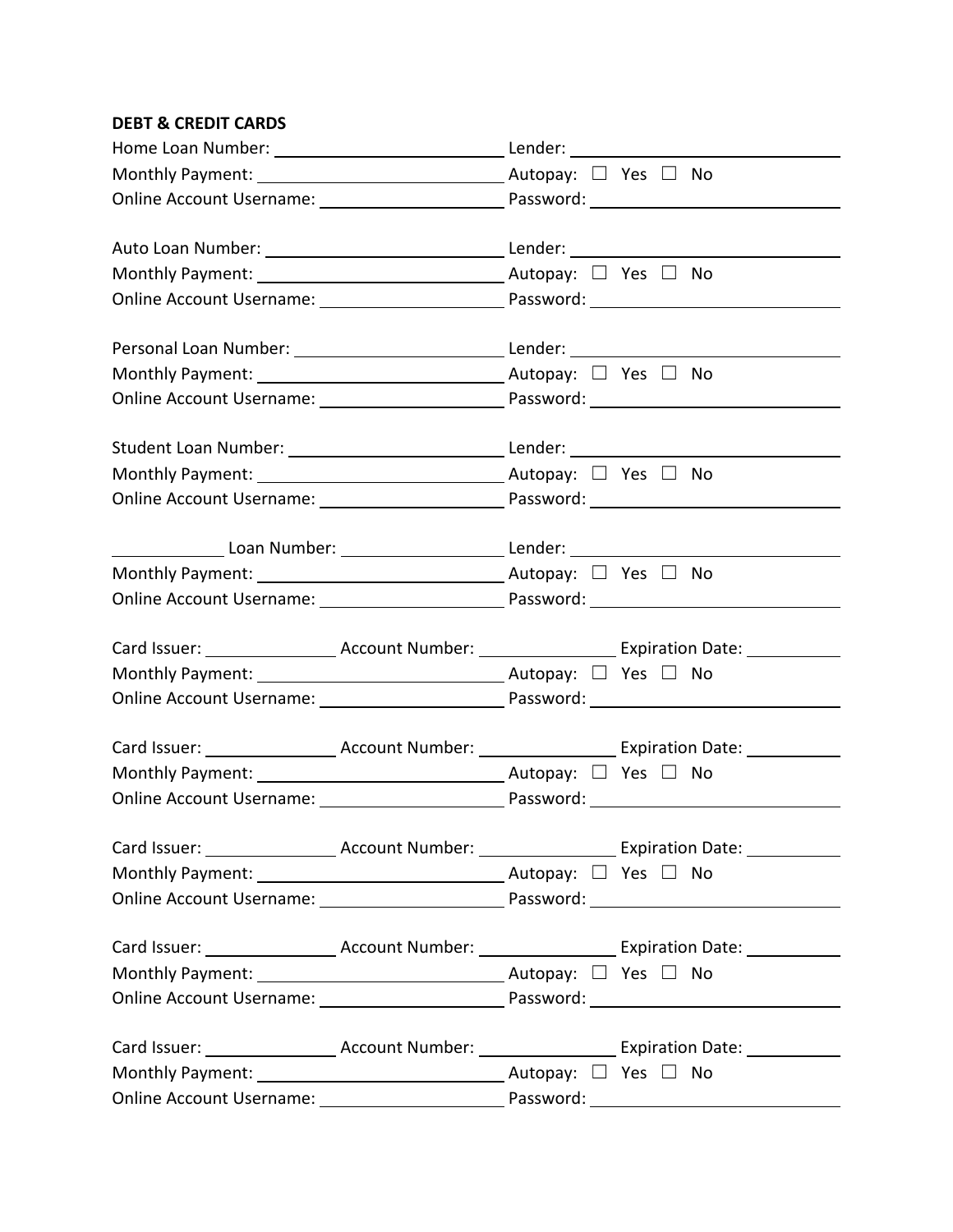# **SUBSCRIPTIONS & MEMBERSHIPS**

| $Type:$ $\Box$ No |  |  |  |  |
|-------------------|--|--|--|--|
|                   |  |  |  |  |
| $Type:$ $\Box$ No |  |  |  |  |
|                   |  |  |  |  |

# **ONLINE PRESENCE & SOCIAL MEDIA**

#### **Personal Devices**

| Source                     | Login | Username | Password |
|----------------------------|-------|----------|----------|
| Cell Phone                 |       |          |          |
| Tablet                     |       |          |          |
| Laptop Computer            |       |          |          |
| Desktop Computer           |       |          |          |
| <b>External Hard Drive</b> |       |          |          |
|                            |       |          |          |
|                            |       |          |          |

#### **Email Accounts**

| Source               | Login | Username | Password |
|----------------------|-------|----------|----------|
| <b>Email Address</b> |       |          |          |
| <b>Email Address</b> |       |          |          |
| <b>Email Address</b> |       |          |          |
|                      |       |          |          |
|                      |       |          |          |

# **Storage**

| Source       | Login | Username | Password |
|--------------|-------|----------|----------|
| iCloud       |       |          |          |
| Google Drive |       |          |          |
| OneDrive     |       |          |          |
| Dropbox      |       |          |          |
|              |       |          |          |
|              |       |          |          |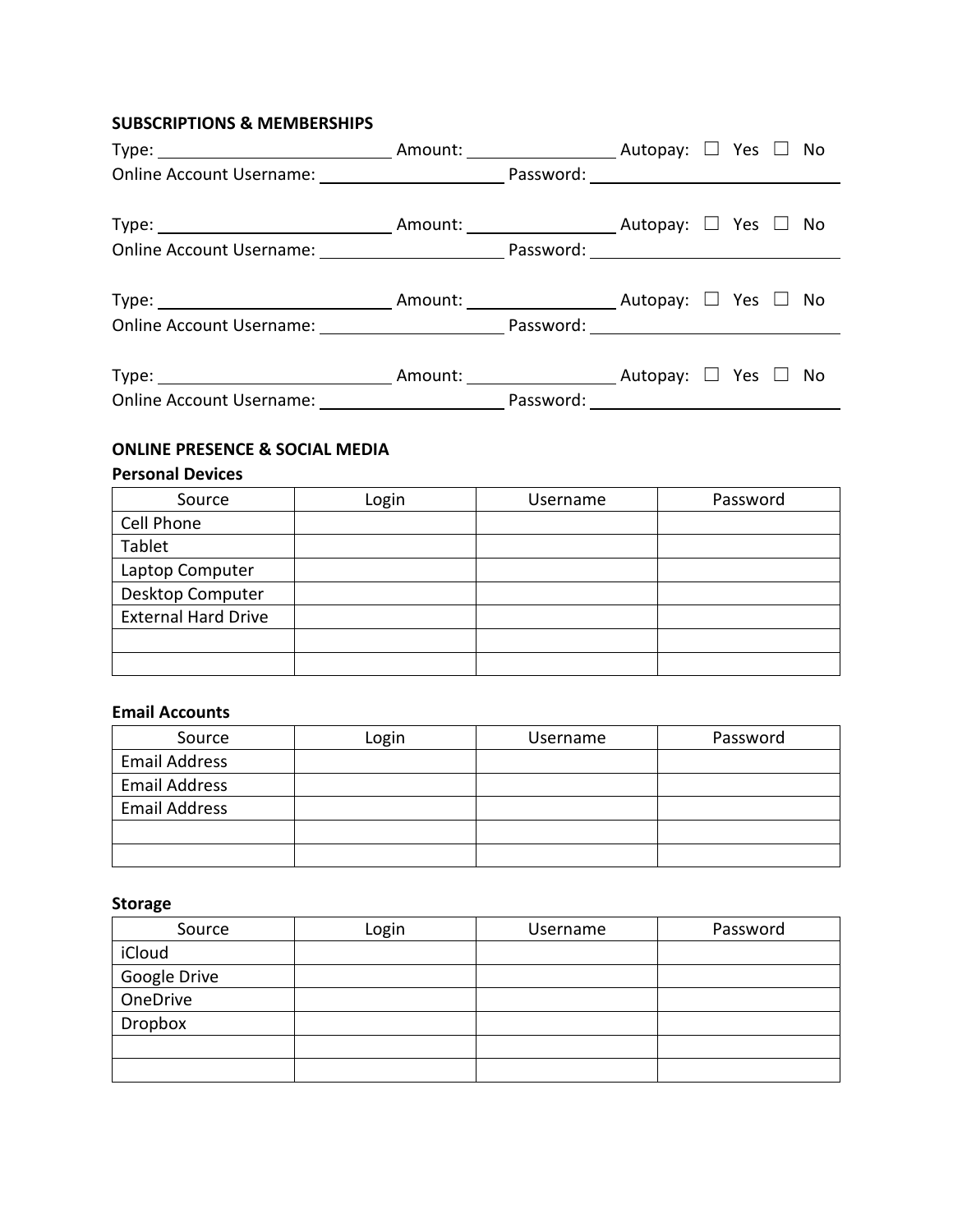# **Social Media**

| Source        | Login | Username | Password |
|---------------|-------|----------|----------|
| Facebook      |       |          |          |
| Instagram     |       |          |          |
| Twitter       |       |          |          |
| LinkedIn      |       |          |          |
| Pinterest     |       |          |          |
| YouTube       |       |          |          |
| <b>TikTok</b> |       |          |          |
| Snapchat      |       |          |          |
| Reddit        |       |          |          |
|               |       |          |          |
|               |       |          |          |

## **Streaming**

| Source     | Login | Username | Password |
|------------|-------|----------|----------|
| Netflix    |       |          |          |
| Hulu       |       |          |          |
| Disney+    |       |          |          |
| <b>HBO</b> |       |          |          |
| Apple TV   |       |          |          |
| YouTube TV |       |          |          |
| Sling TV   |       |          |          |
| Acorn TV   |       |          |          |
| Direct TV  |       |          |          |
| Showtime   |       |          |          |
|            |       |          |          |
|            |       |          |          |

#### **Travel**

| Source               | Login | Username | Password |
|----------------------|-------|----------|----------|
| AAA                  |       |          |          |
| Uber                 |       |          |          |
| Lyft                 |       |          |          |
| <b>Airline Miles</b> |       |          |          |
| <b>Hotel Rewards</b> |       |          |          |
|                      |       |          |          |
|                      |       |          |          |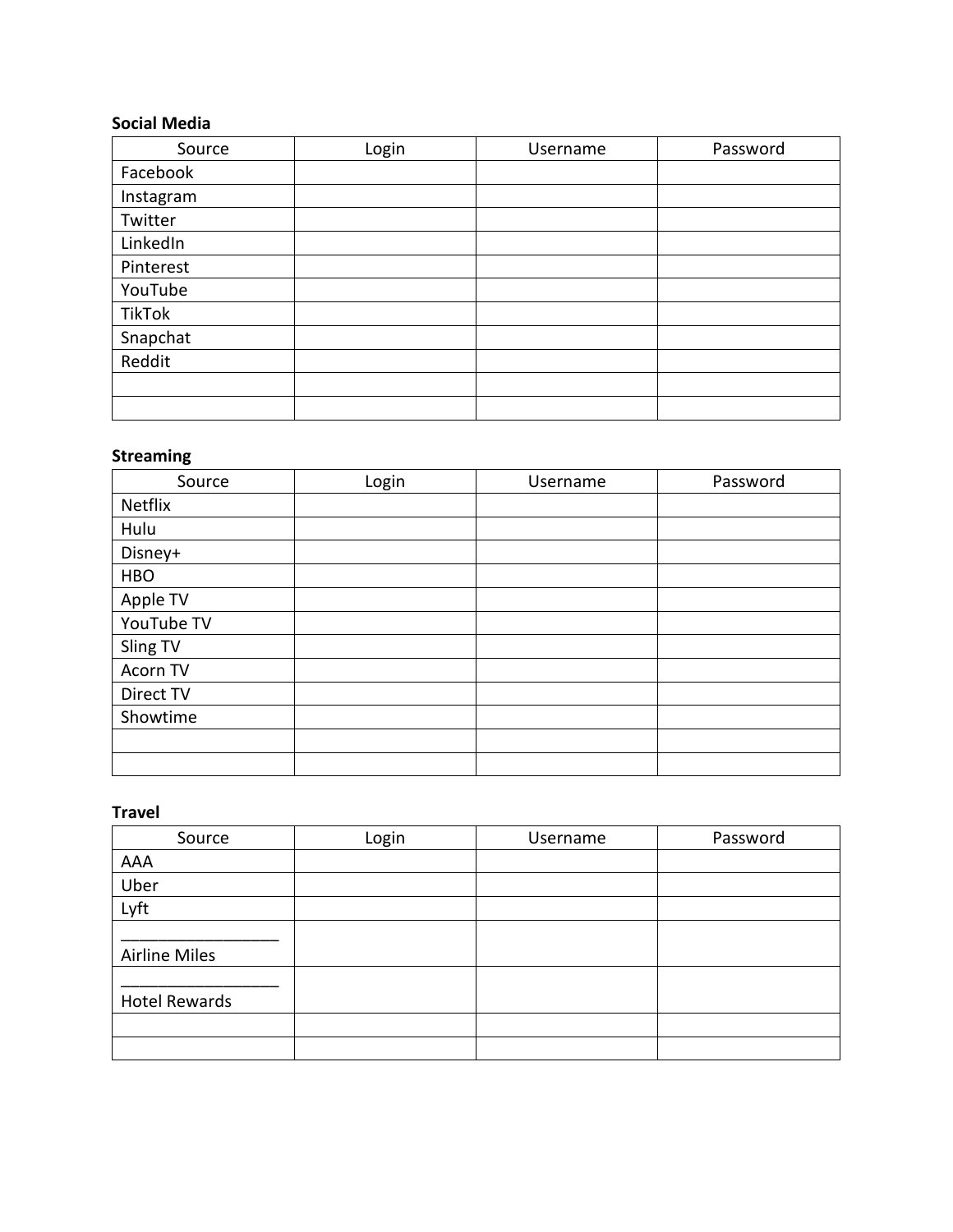# **Virtual Connection**

| Source   | Login | Username | Password |
|----------|-------|----------|----------|
| Zoom     |       |          |          |
| Skype    |       |          |          |
| GroupMe  |       |          |          |
| WhatsApp |       |          |          |
|          |       |          |          |
|          |       |          |          |

# **Shopping**

| Source     | Login | Username | Password |
|------------|-------|----------|----------|
| Amazon     |       |          |          |
| PayPal     |       |          |          |
| Venmo      |       |          |          |
| Etsy       |       |          |          |
| eBay       |       |          |          |
| Costco     |       |          |          |
| Sam's Club |       |          |          |
|            |       |          |          |
|            |       |          |          |

# **COMMON SECURITY QUESTIONS**

| What was the street your lived on as a child? __________________________________                                      |                                                                                                                                                                                                                                      |
|-----------------------------------------------------------------------------------------------------------------------|--------------------------------------------------------------------------------------------------------------------------------------------------------------------------------------------------------------------------------------|
|                                                                                                                       |                                                                                                                                                                                                                                      |
|                                                                                                                       |                                                                                                                                                                                                                                      |
|                                                                                                                       |                                                                                                                                                                                                                                      |
|                                                                                                                       |                                                                                                                                                                                                                                      |
|                                                                                                                       |                                                                                                                                                                                                                                      |
|                                                                                                                       |                                                                                                                                                                                                                                      |
|                                                                                                                       |                                                                                                                                                                                                                                      |
| $\overline{\phantom{a}}$                                                                                              |                                                                                                                                                                                                                                      |
| <u>resultation of the contract of the contract of the contract of the contract of the contract of the contract of</u> |                                                                                                                                                                                                                                      |
|                                                                                                                       | <u>in the contract of the contract of the contract of the contract of the contract of the contract of the contract of the contract of the contract of the contract of the contract of the contract of the contract of the contra</u> |
|                                                                                                                       |                                                                                                                                                                                                                                      |